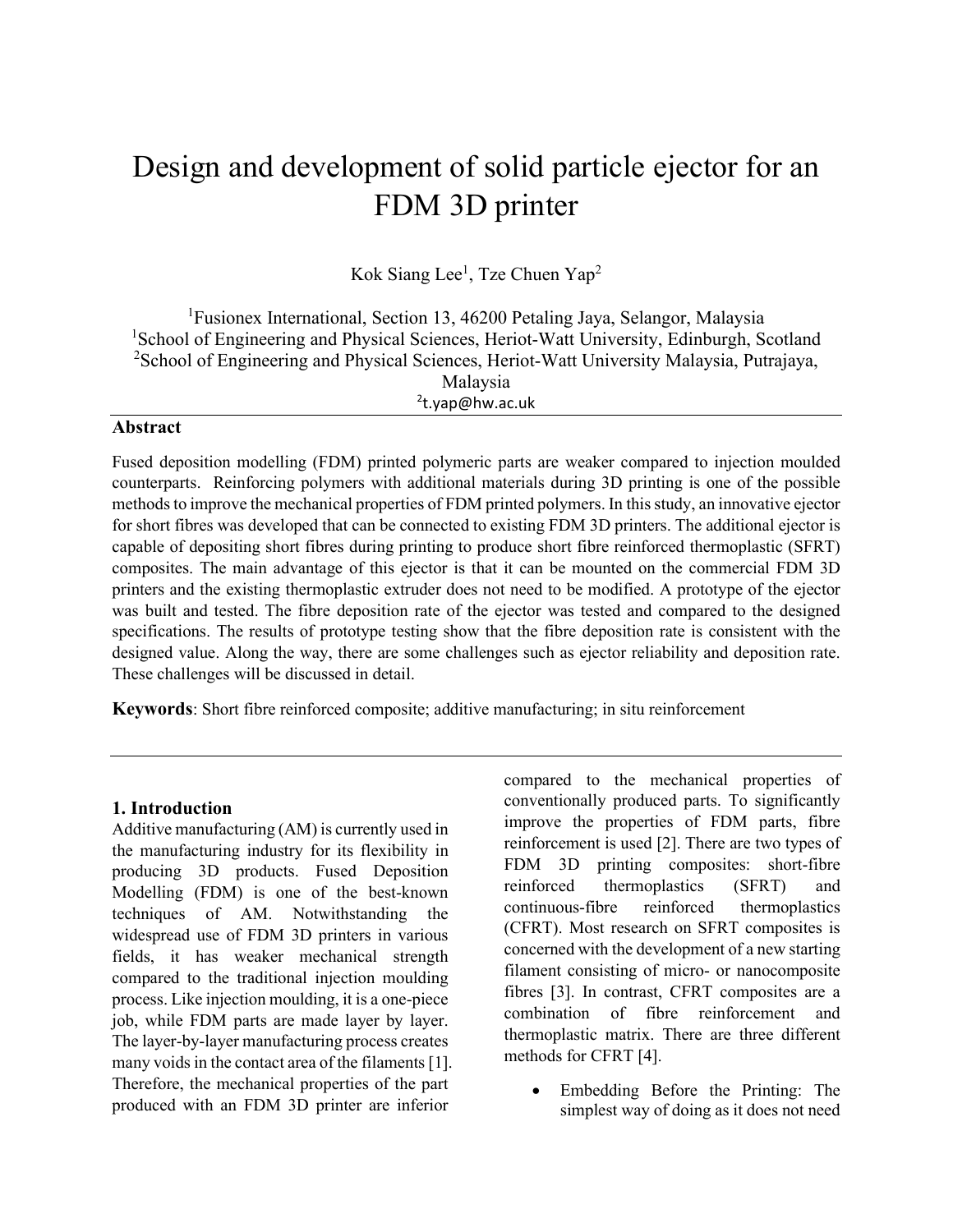to have a major change on certain machinery.

- Embedding in the Print Head: (shown in Figure 1).
- Embedding on the Component: Usually comes out with a specific extruder to deposit the fibres (shown in Figure 2).



**Fig 1: Embedding in the print head** [4]



**Fig 2: Embedding on the component** [5]

Figure 2 shows an existing design concept of CFRT '*embedding on the component*' with a single extruder. The feed wheels act as controllers to ensure uniform deposition of the composite material and plastic filament. The concept is controlled by the feeding system. The main disadvantage of CFRT embedding before printing and CFRT embedding in the print head is that the reinforcement (fibre) is still not able to reinforce the weakest part - the voids between the prints. In addition, the volume fraction of the fibres can only be changed to a limited extent, so the fraction of fibres that reinforce the structure is controlled [5]. In the current market, SFRT is not widely used because of the limited control of fibre placement. Therefore, the main objective of the current work is to design and build a mechanism to apply reinforcement material (fibres or particles) uniformly to the desired 3D printed product during the printing process.

## **2. Materials selection for CFRT**

The filaments used in FDM 3D printing have the same concept as thermoplastics. When the filaments are heated, they melt instead of burning, and solidify as they cool. The selected filaments are inserted into the heating chamber of an FDM 3D printer and extruded from the nozzle to produce the desired design product layer by layer. Most 3D printers are equipped with a single extruder, but there are also some FDM 3D printers with two extruders on the market. Dual extruder 3D printers can print in different colours or with different types of filaments.

## 2.1 ABS Filament

Acrylonitrile Butadiene Styrene (ABS) is a good printing material for FDM 3D printing. Heated ABS also produce fumes that will irritate users. Hence, a good ventilation is needed while printing with ABS. The print temperature is around  $210^{\circ}$ C –  $250^{\circ}$  C.

## 2.2 PLA Filament

Poly Lactic Acid (PLA) has a diverse variety of uses. PLA can print faster than ABS and heated printer bed is not required. Furthermore, the PLA finished products have a reasonably good strength. It is durable and serve some level of impact resistance. Apart from 3D printing, PLA also will be used in food packaging, recycling tableware etc. The print temperature is around  $180^{\circ}$ C – 230 $^{\circ}$ C.

## 2.3 Fibre Glass

Fibreglass is made from synthetic silica sand that is heated to high temperatures and formed into opaque, ultra-fine and fibrous strands. The continuous addition of fibreglass strands to a product can improve the physical properties of the printed product. Therefore, glass fibre is known as a good reinforcing composite material. Compared to a pure ABS printed product, printed parts with glass fibre reinforcement are 20 times stronger and 10 times stiffer in tension than an ABS basic printed part [6]. High strength, high temperature (HSHT) glass fibre is a reinforcement composite material specifically designed for users who need to produce stronger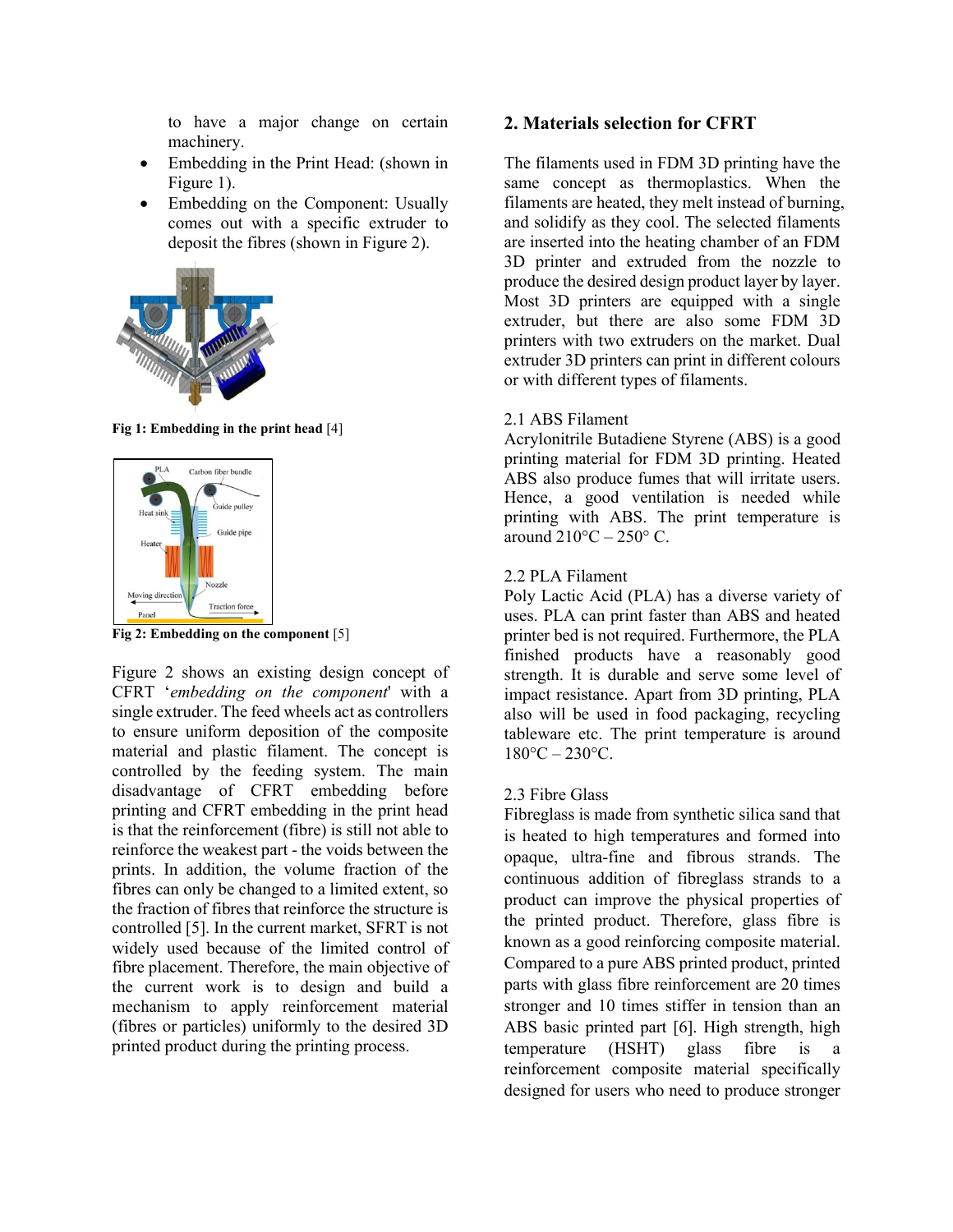parts that are exposed to higher ambient temperatures above 105°C. For example, automotive applications such as engine components that are exposed to temperatures above 140°C are reinforced with HSHT glass fibre [7]. When 'failure critical' parts are used under cyclic loading conditions, HSHT glass fibre reinforcement can not only provide similar strength to carbon fibre reinforcement without causing structural failure. Alternatively, it will yield plastically under limited rebound energy [6].

## 2.4 Carbon Fibre

Carbon fibres are made up of organic polymers which undergoing low temperatures. It is also known as mixture of chemical, additive thermal conduction, mechanical treatments and finally crystalline by its nature. The resultant outcome has become the highest strengths to weight ratios compared to steel and titanium. In 3D printing, using of carbon fibre as reinforcement will have 25 times stiffer than basic ABS printed part. With the use of carbon fibre reinforcement, the part will also have a 50% higher strength-to-weight ratio if compared to 6061 aluminium [6].

The two thermoplastics, ABS and PLA, differ significantly in some aspects. ABS has a higher structural integrity and is more suitable for mechanical use because it has a better resistance component. In contrast, PLA offers more reliable printing and better textural performance, as well as greater versatility in printing environments. In this project, PLA was chosen because ABS is strong enough compared to PLA and therefore a significant change in the mechanical properties of the final PLA product can be effectively detected when the nanocomposite is applied to PLA during printing. The general advantages of using PLA are also the following

- PLA is low in cost.
- Biodegradable, material made up of renewable sources
- Lower melting point means heating bed is unnecessary.
- Much easier to work with compared to ABS filament.

## **3 Concept Designs and Selection**

Several concept designs were proposed, and a best concept was selected based on selection criteria.

#### 3.1 Concept Design 1

Concept 1 has a cylindrical tube shape with a control mechanism installed at the near end of the tube, as shown in Figure 3. Layers A and B are used to control the flow of the short fibre/particle during deposition. The green markings C and E are solid extrusions, while D and F are cut extrusions. To stop the flow of the short fibre/particle, marker C in layer A is moved to D to fill the hole and stop the flow process. The open flow of the particle/fibre is exactly the opposite of the closing. The arrows that are positive to gravity indicate the flow of the particle/fibre.



**Fig 3 Concept Design 1**

#### 3.2 Concept Design 2

This design shows in Figure 4 is straight forward. The blue arrows indicate the flow of particle/fibre. The control part of the design is demonstrated in Figure 4. The red part which is recognised as "piston" is controlling the flow of particle/fibre. The "piston" is operated by a Servo Motor so it can have motion at Y-axis.



**Fig 4 Concept Design 2** 

## 3.3 Concept Design 3

The design shown in Figure 5 is very similar to the first conceptual design. The flow of the particle/fibre is positive to gravity and is controlled by a rotating device. The arrows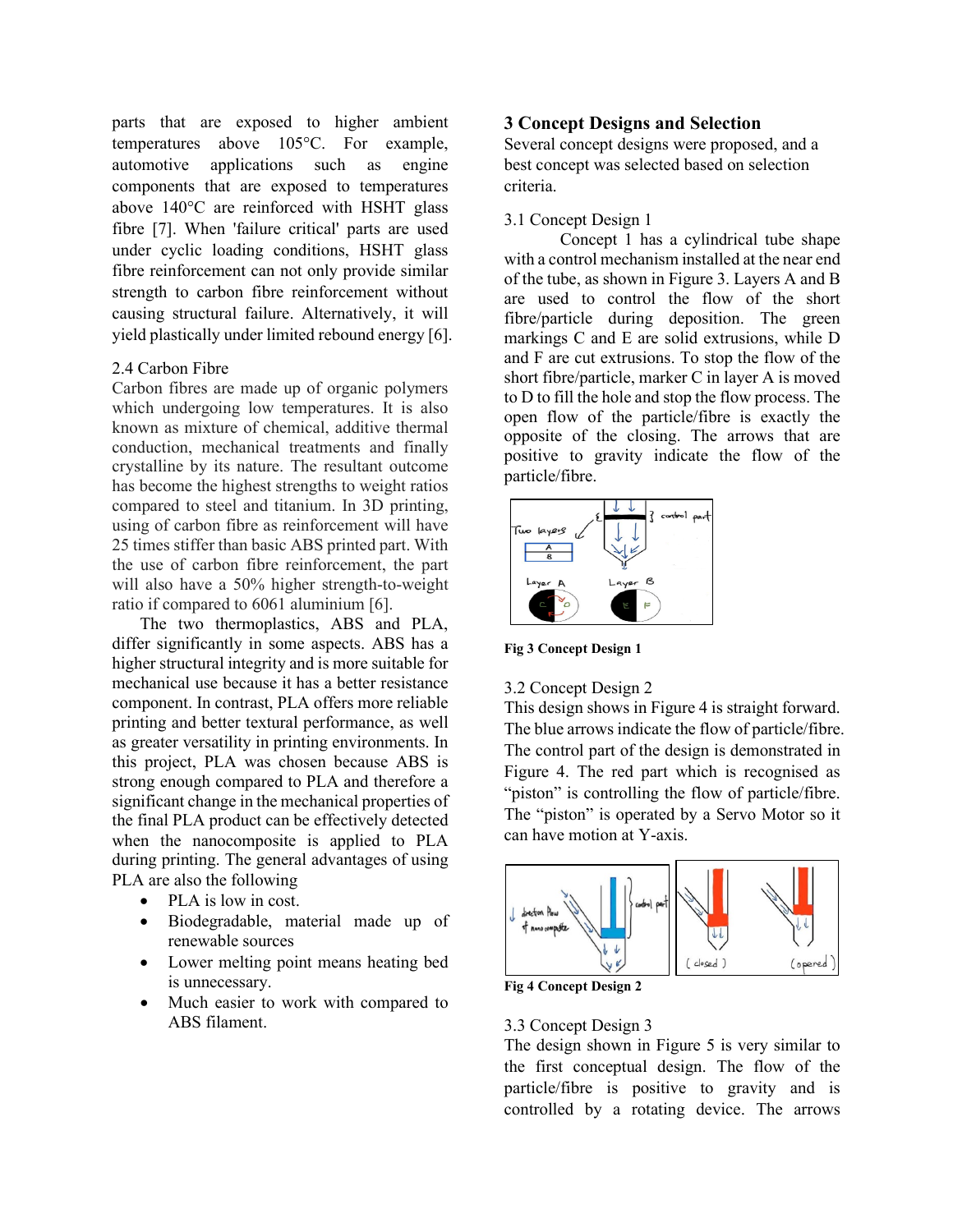pointing in the direction of gravity indicate the flow of the particle/fibre. The control part of the design is shown in Figure 5. The rotating arrows indicate the direction of rotation of the device. The possible controller for the device is a servo motor.



**Fig 5 Concept Design 3**



**Fig 6 Concept design 4**

#### 3.4 Concept Design 4

This design has a double depositional part at the beginning and the flow is gravitationally positive. Figure 6 shows that the reason for the double deposition is to control the flow rate of the particle/fibre and to ensure the consistency of the flow. The arrows in the y-direction indicate the flow direction of the particle/fibre. The control part of the design is shown in Figure 6. The arrows in the x-direction indicate the direction of the control mechanism. When it moves in the right direction, the particle/fibre is allowed to pass and vice versa. The possible controller for the control mechanism is a servo motor. To complete the concept to the first ideas, various technical aspects should be considered. For example, it is important to determine the feasibility of the design, because the result of the design should meet the objective of the task in order to solve the problem. In addition, ease of production should also be considered. The final product may be different from the original design because the complicated structure of the design may lead to ambiguities during the manufacturing

process, which will affect the effectiveness of the product. The simplicity of manufacturing and the price of the product are the most important aspects to consider. Apart from effectiveness, these considerations usually serve to meet the customer's requirements. Table 1 shows that the initial idea, design 2, is more important for achieving the project goal as it received the highest score in the decision matrix. Therefore, the final design is selected for the project.

#### **Table 1: Decision matrix for four concept designs**

| Criteria      |  |     | Effectiveness Manufacturing Ease of use |     | Cost | <b>Total</b> |  |
|---------------|--|-----|-----------------------------------------|-----|------|--------------|--|
| Weight        |  | 40% | 30%                                     | 15% | 15%  |              |  |
| <b>Design</b> |  |     |                                         |     |      | 5.4          |  |
|               |  |     |                                         |     | 8    | 8.55         |  |
|               |  |     |                                         |     |      | 7.75         |  |
|               |  |     |                                         |     |      | 6.2          |  |

## **4 Final Design and Assembly**

In this section, details of design of the new particle/fibre ejector developed for FDM 3D printing of SFRT composites are explained. According to the SFRT "Embedding on the component" method, particle/fibre such as fibre should be deposited on the melted plastic in a simultaneously manner. In this regard, different conceptual designs were assessed for selecting the appropriate design. As shown in Figure 7, the designed ejector consists of several components like a control feeding system, fibre container and the ejector head.



**Fig 7: Final assembly of the design**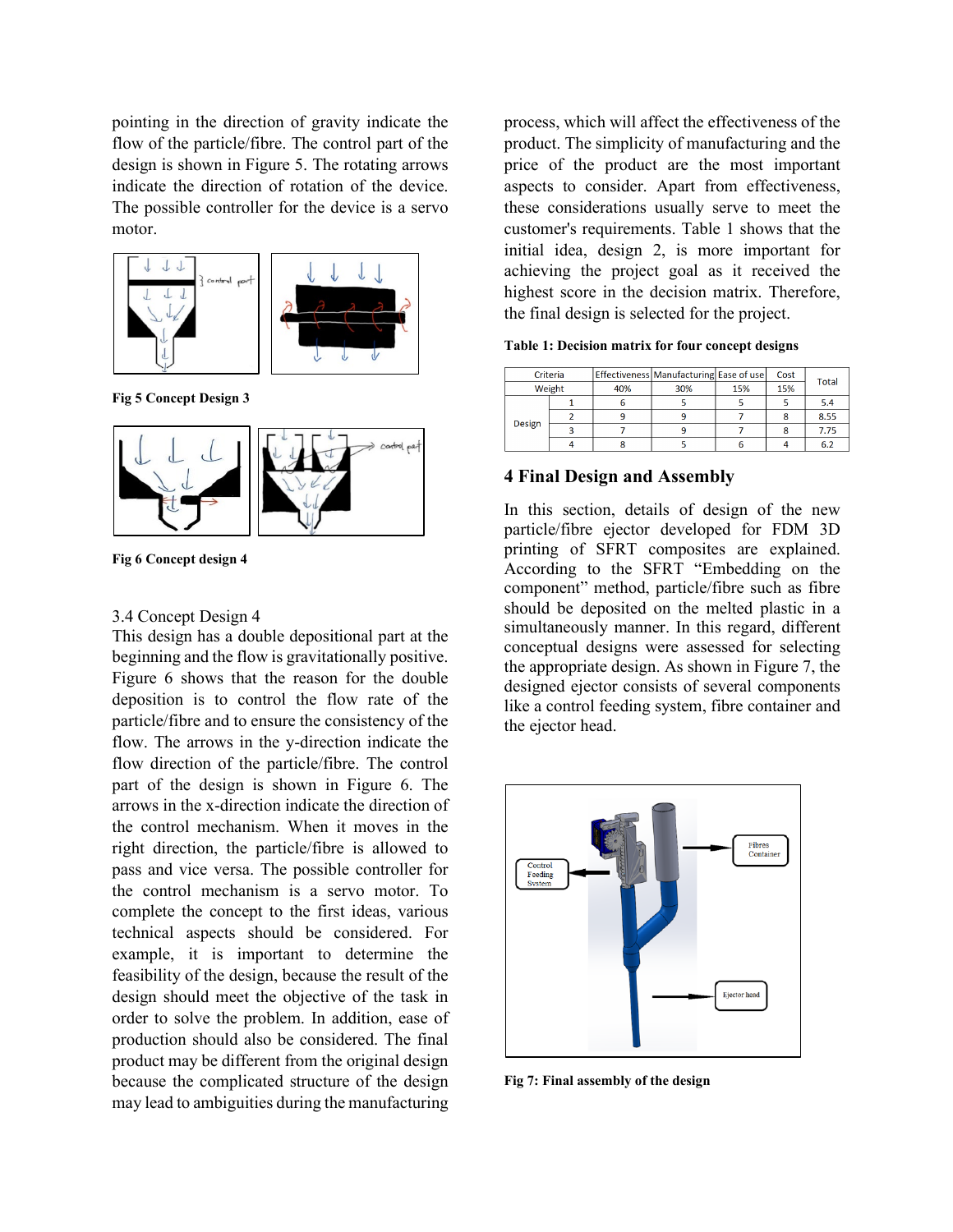#### 4.1 Ejector Part

As shown in Figure 8, there are two inputs in this ejector design; one for the input (right) of the particle/fibre and the other (left) for the control feed system. Glass fibres with a diameter of 0.001 m flow uniformly through the aforementioned input to be deposited at the ejector head. The movement of the glass fibres is mainly driven by gravity. This design is recommended for the construction of high temperature resistant steel to avoid melting during pressure. Molybdenum steel (Mo) is one of the best choices for fabrication as it has a high melting point of 2623°C. It can be easily alloyed to add additional properties and increase the temperature resistance of other materials.



**Fig 8 Ejector and its inlets Fig 9 fibre container**

#### 4.2 Fibre Container

The fibre container shown in Fig 9 is used to store glass fibres to ensure more glass fibres can be transported throughout the printing process. As for the radius and height of the container is around 0.04 m and 0.1 m respectively, the volume of the container is  $0.0005m<sup>3</sup>$ .

The density of glass fibres is  $2560kgm^{-3}$ ,

$$
mass(kg) = Density(kgm^{-3}) \times
$$
  

$$
volume(m^{3})
$$
  

$$
mass(kg) = 2560kgm^{-3} \times 0.0005m^{3}
$$
  

$$
= 1.28kg \approx 1280g
$$

The container can store around 1.28 kg of glass fibres and is ready to be deposed during the printing process.

#### 4.3 Feeding Control System



#### **Fig 10 Feeding control system**

The feeding control system shown in Figure 10 consists of four components: SG90 servo motor, gearbox, slider and the bracket. The servo motor is connected to a computer control system such as the Uno board to start communication in the system. The gearbox is connected to the servo motor and helps to move the pusher with the rotational force of the servo motor. The pusher, which is 150 mm long, is used to block or release the flow of fibres. The pusher moves in the Y-axis of the final design system. The bracket is designed to hold all the components of the system and provide enough support to absorb all the force coming from the pusher and keep the system in balance.

#### 4.4 Concept Design in the Final System



|  |                |  |  | Fig 11 ejector mounted on 3D printer (MakerBot |
|--|----------------|--|--|------------------------------------------------|
|  | replicator 2x) |  |  |                                                |

The MakerBot Replicator 2x was chosen to implement the particle/fibre ejector. Since the 3D printer has two extruders, the ejector should be placed in the middle of the two extruders to ensure the placement of the fibres on the printed product. The ejector head is placed as shown in Figure 11 and the ejector was held in place with a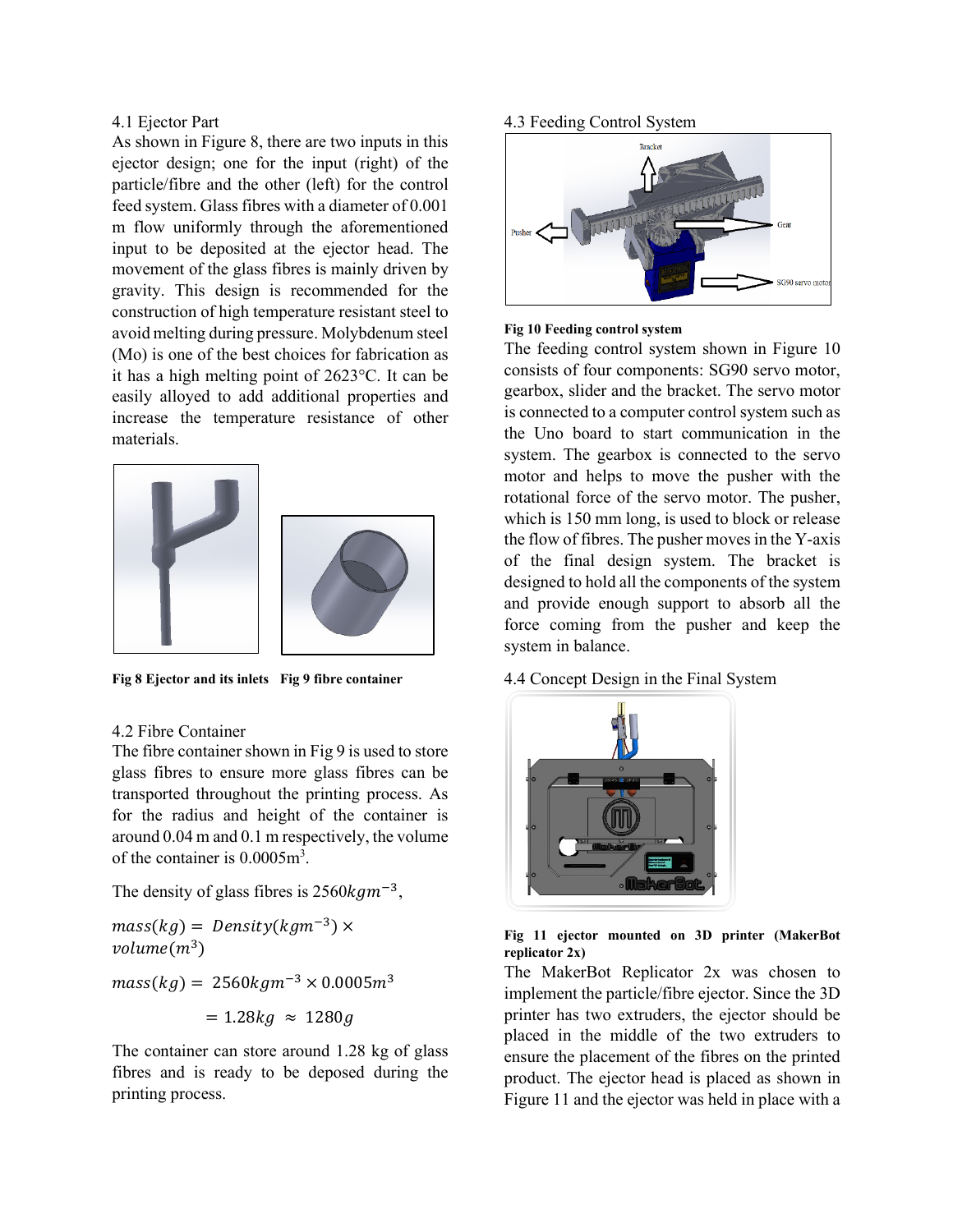rubber band to maintain balance during placement.

## **5 Prototype Testing & Result Analysis**

This part gives the details of the prototype set up and all relevant information about the testing of the prototype. The final design of the ejector consists of three main parts as shown in Fig. 12, which are shown in this section: Fibre container, feed control system and ejector head.



**Fig 12 Set up of prototype testing**



#### **Fig 13 Feeding control sub system**

The feed control system is used to control fibre flow throughout the process. In the prototype tests, the components such as the rail, gearbox and bracket are made of acrylonitrile butadiene styrene (ABS) using a 3D printing process. The computer control system consists of a Uno board, a switch, a breadboard and connecting cables. The Uno board is programmed with Arduino and connected to a power supply as shown in Figure 13. When the Uno board is powered, it starts to communicate with the switch and the servo motor. When the switch is pressed, the gear turns  $180^{\circ}$ counterclockwise to open the flow of fibres. To stop the flow of fibres, the switch is pressed again and the gear rotates 180° clockwise to ensure that the rail stops the fibres from flowing through the system.

#### 5.2 Ejector Head





The dimension of the ejector head is important as it may impact the flow rate of the fibres and also the accuracy of the fibres placing on the printing product. For prototype, the ejector head is built up of Acrylonitrile Butadiene Styrene (ABS) and covered by heat insulator to prevent melting during printing. Commercial 3D printer has a minimum thickness for the wall of hollow tube to print, hence the diameter of the ejector head can only be minimized to 0.0038 m. As the diameter of the ejector head is proportional to the fibres flowing rate, hence high order technical manufacturing can be acquired to fabricate lower ejector diameter to decrease the fibres flowing rate.

#### 5.3 Fibres Container

In this part, a plastic recycled bottle is used as the fibres container as it has one inlet and one outlet. The volume of the bottle also near to the desired fibres container which has only 0.28kg different. The plastic recycled bottle can store 1kg of fibres glass before deposing.

#### 5.4 Replacement of Glass Fibres

In the prototype testing, the use of glass fibres was replaced by table salt of similar size (0.001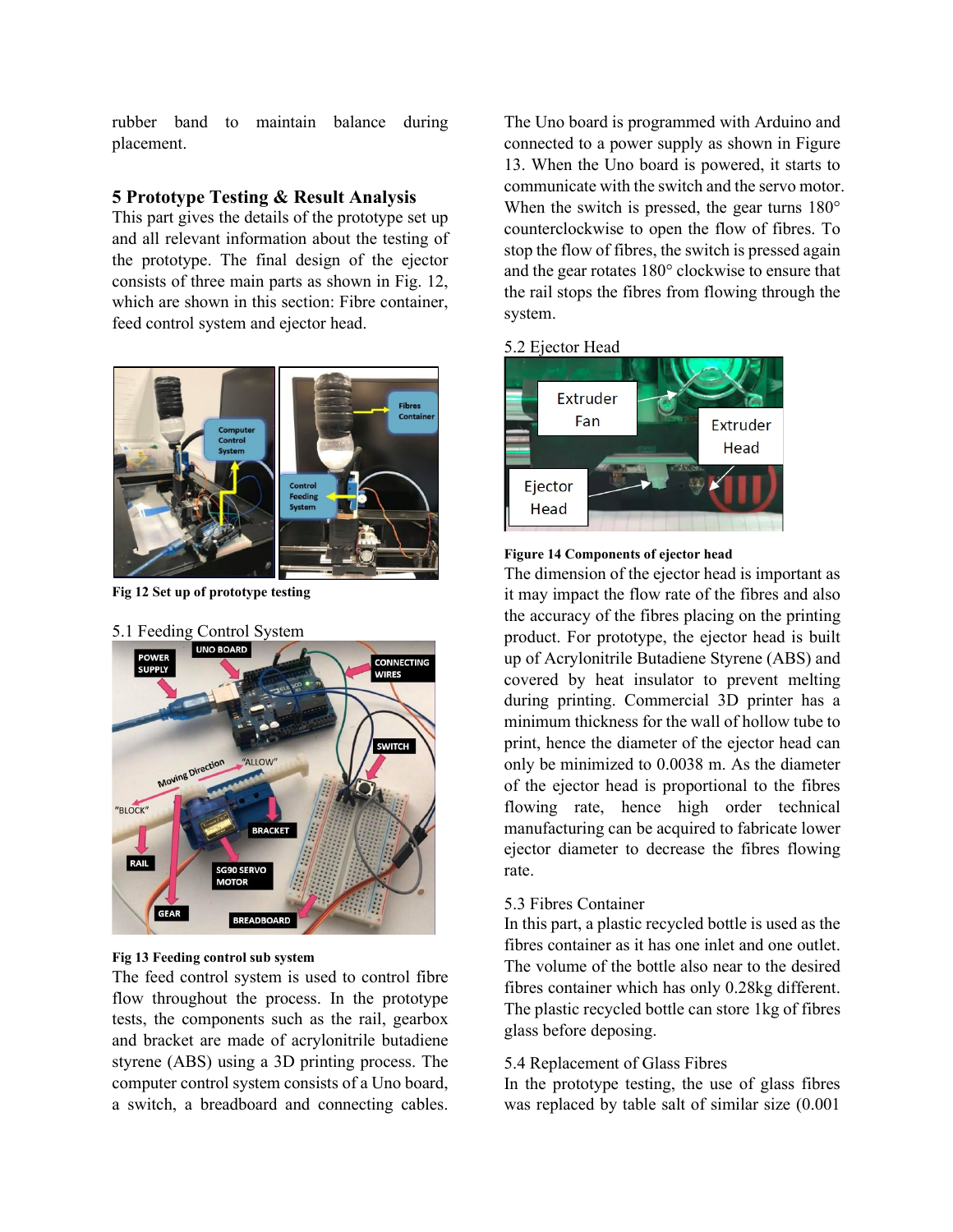m) and density (2160 kg/m3). The reason of the replacement because of table salt can be easily accessed. Furthermore, the cost of table salt is much cheaper than glass fibres.

#### 5.5 Results of Prototype testing

Prototype testing is conducted to illustrate the functionality of the ejector design. Hence, the glass fibres flow rate is important as it can determine how much fibres placed during the printing process. From the calculated results based on Beverloo's law [8], the ejector design with orifice diameter of 0.0038 m will discharge the table salt at 3.582 kg/hr. To show the relationship between theoretical and prototype, a flow rate experiment was carried out to analyse the data. The average salt deposited weight obtained from the test was 0.0563 kg/min. By conversion,  $0.0563 kg \times 60 min = 3.378 kg/hr$ . Hence, the prototype has 3.378kg/hr flowing rate.



**Fig 15: Deposition rate at various time**

From the figure 15, the theoretical and prototype salt flow rates were plotted. The result showed that the errors increased depends on time. The ejector deposed lesser salt when the time increases. This may be due to the size of salt may not be consistent as 0.001 mm, some of them might be larger or smaller. Besides, error might occur at the dead flowing spot (as shown in figure 16) of the ejector and salt container causing the

salt to be accumulated and create blockage along the time being.



**Fig 16 Dead spot found inside (a) container, (b) bend**

Hence, some improvement can be implemented to increase the efficiency of the ejector. However, the percentage of error of this experiment is 5.7% which is low and can be negligible. As a conclusion, the prototype design has the flow rate close to the theoretical value. This means that the ejector concept design is able to depose particle/fibre material with manageable flow rate however certain improvement can be advised.

## **6 Conclusion**

FDM parts are manufactured layer by layer. The layer-by-layer production results in a large number of voids in the contact area of the filaments, so the printed product has poorer mechanical properties compared to a product produced by injection moulding. Therefore, an ejector was developed, manufactured and installed on a conventional FDM 3D printer to produce short-fibre reinforced PLA composites (SFRT-PLA). The ejector works by the method of "embedding in the part" and simultaneously deposits the short-fibre reinforcement on the